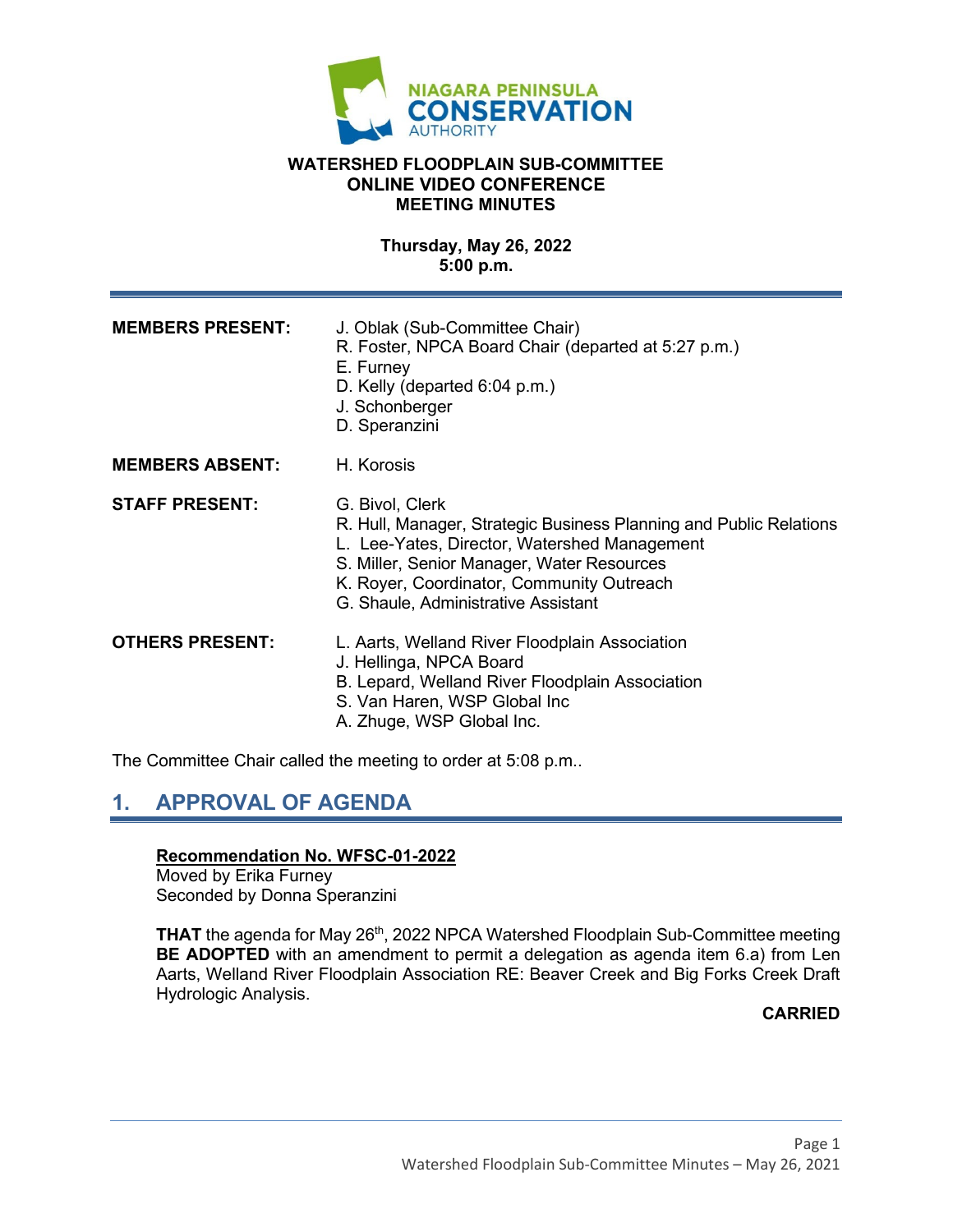### **2. DECLARATIONS OF CONFLICT OF INTEREST**

Member Speranzini stated for the record that her opinions as expressed are her own and not that of her employer.

### **3. APPROVAL OF MINUTES**

None

### **4. CORRESPONDENCE**

None

### **5. PRESENTATIONS**

a) Presentation by Albert Zhuge and Steve Van Haren, WSP Global Inc. RE: Summary of the Beaver Creek and Big Forks Creek Draft Hydrologic Analysis – Steve Miller, NPCA Senior Manager, Water Resources introduced Mr. Van Haren who presented via PowerPoint. Participants posed questions.

#### **Recommendation No. WFSC-02-2022**

Moved by Dion Kelly Seconded by Joseph Schonberger

**THAT** the PowerPoint presentation by WSP RE: Summary of the Beaver Creek and Big Forks Creek draft Hydrologic Analysis **BE RECEIVED**.

#### **CARRIED**

b) Presentation by Steve Miller, Senior Manager, Water Resources RE: Floodplain Mapping Public Engagement Session #2 Media Campaign – Mr. Miller presented and discussion ensued.

#### **Recommendation No. WFSC-03-2022**

Moved by Donna Speranzini Seconded by Erika Furney

**THAT** the presentation by Steve Miller, Senior Manager, Water Resources RE: Floodplain Mapping Public Engagement Session #2 Media Campaign **BE RECEIVED**.

**CARRIED**

# **6. DELEGATIONS**

a) Len Aarts, Welland River Floodplain Association RE: Beaver Creek and Big Forks Creek Draft Hydrologic Analysis – Mr. Aarts and Mr. Bev Lepard spoke on the history of their association and past mapping of watercourses in NPCA jurisdiction. They emphasized the importance of public consultation, in-person public sessions, the value of the information